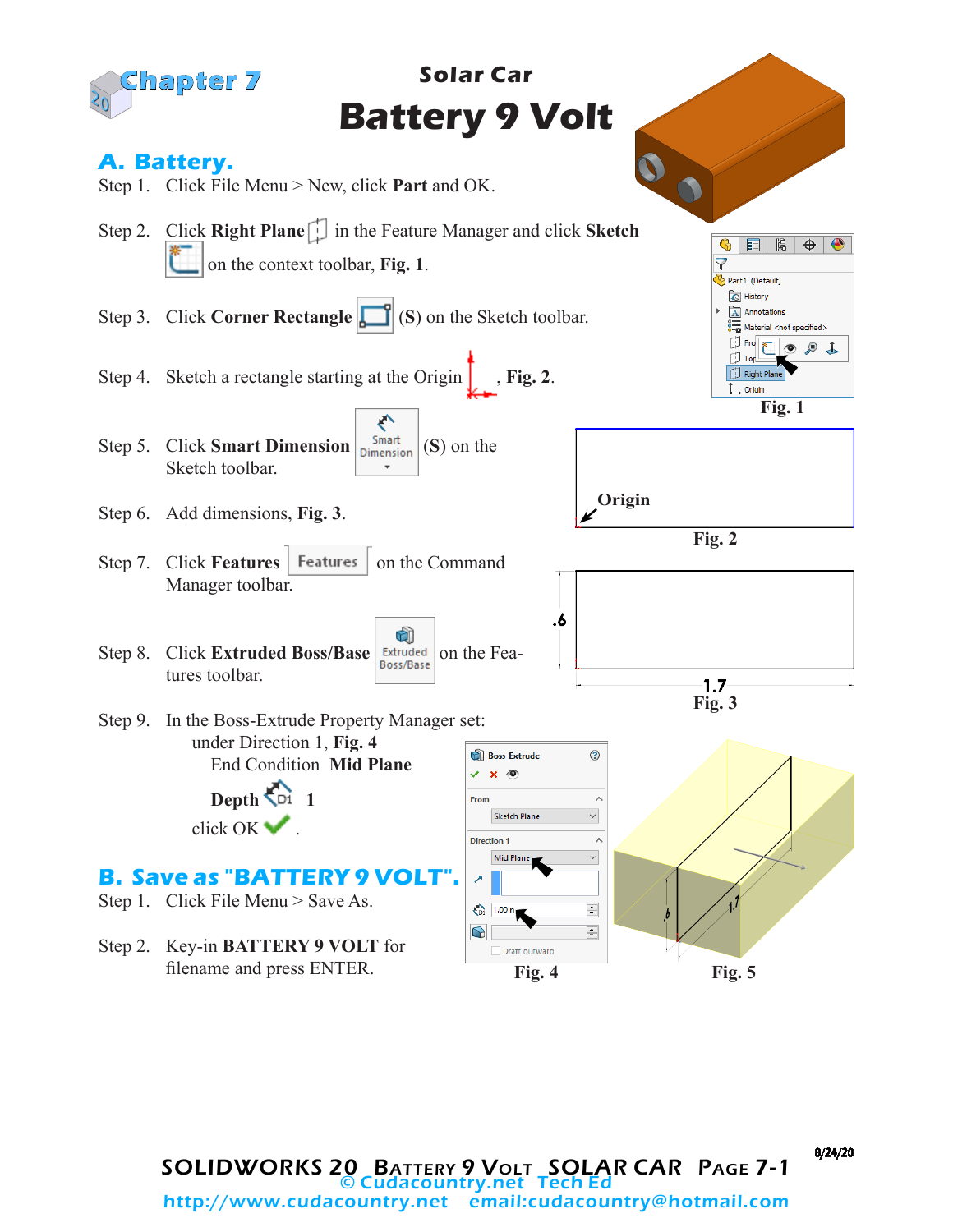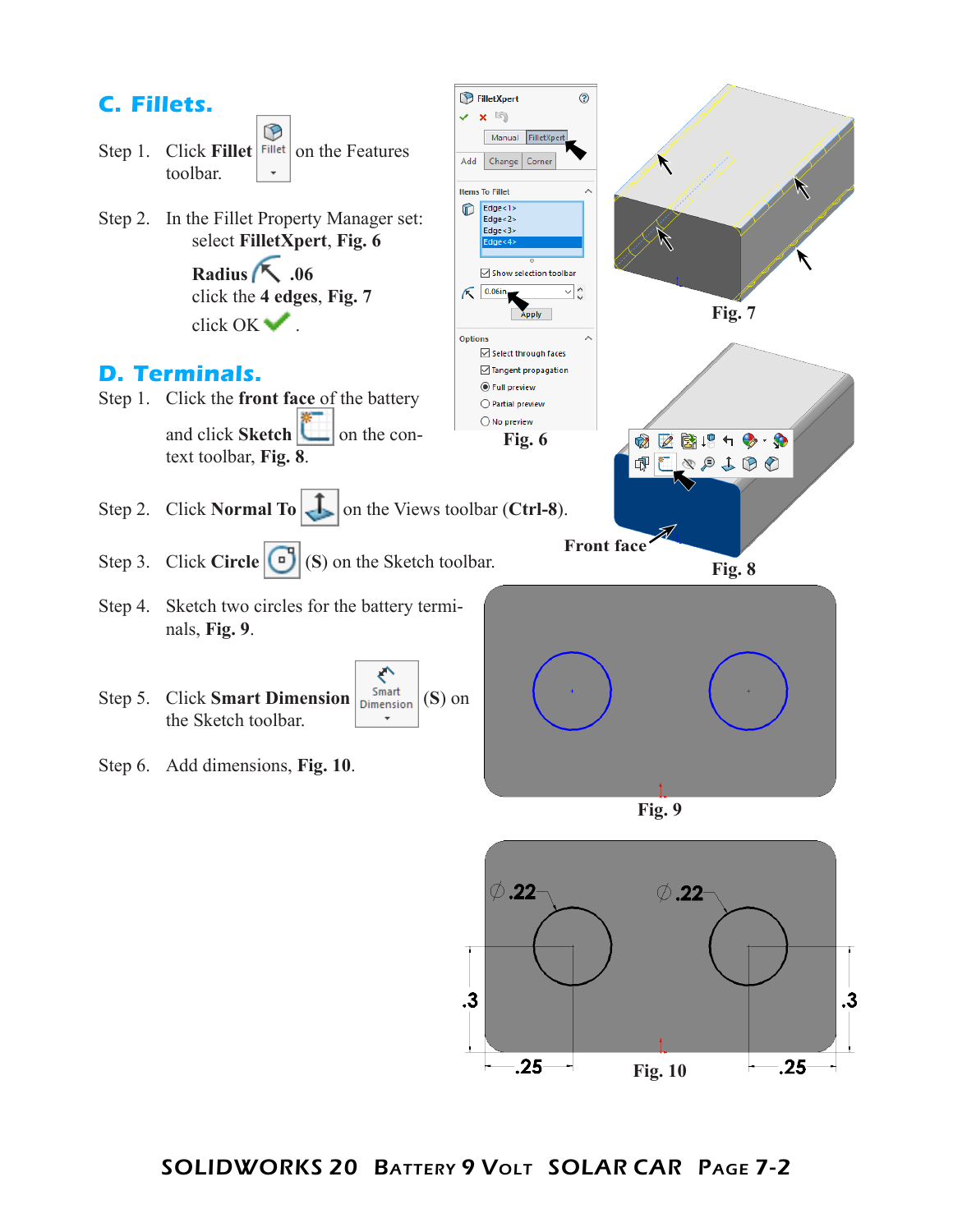

**Fig. 13**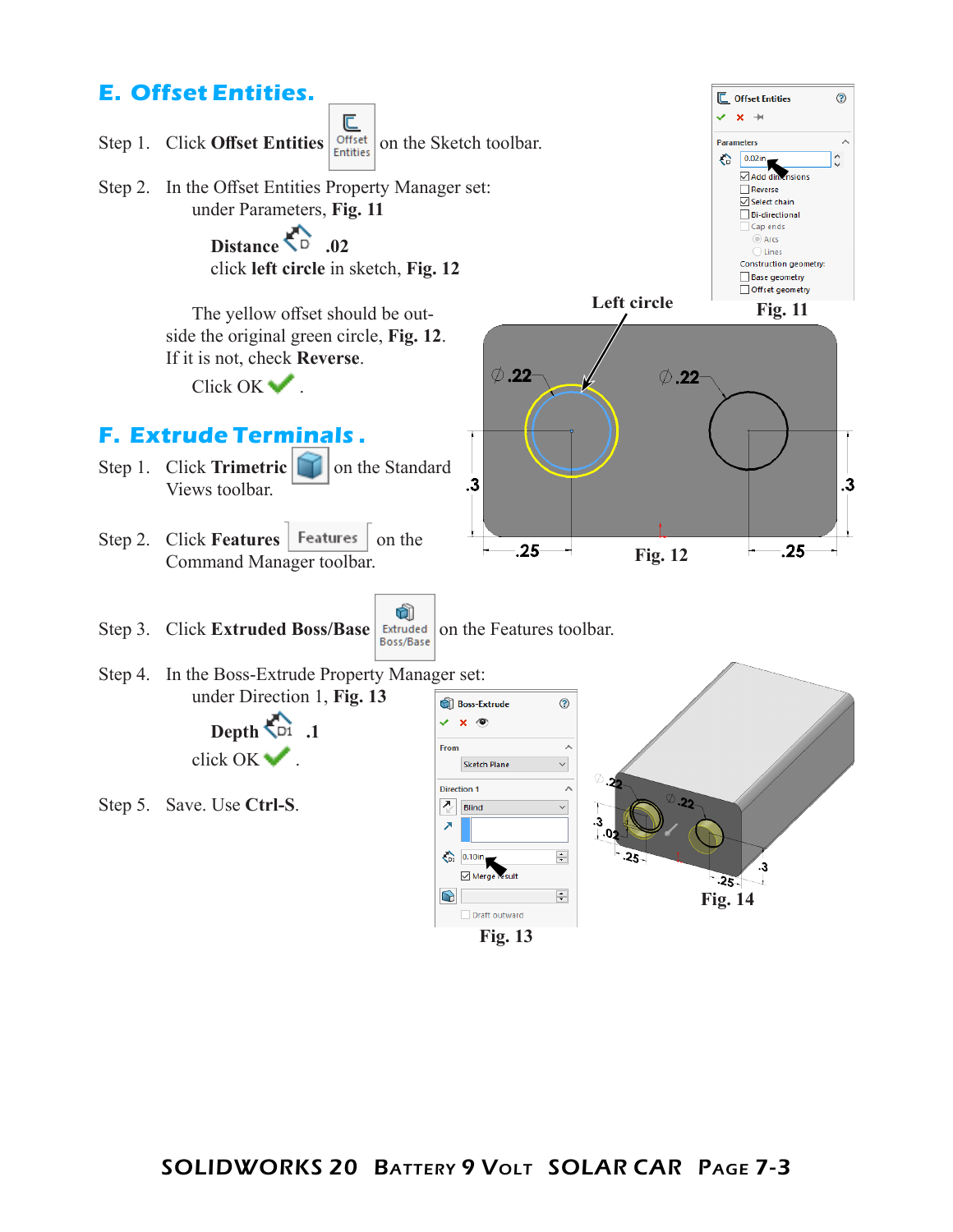

**Fig. 17**